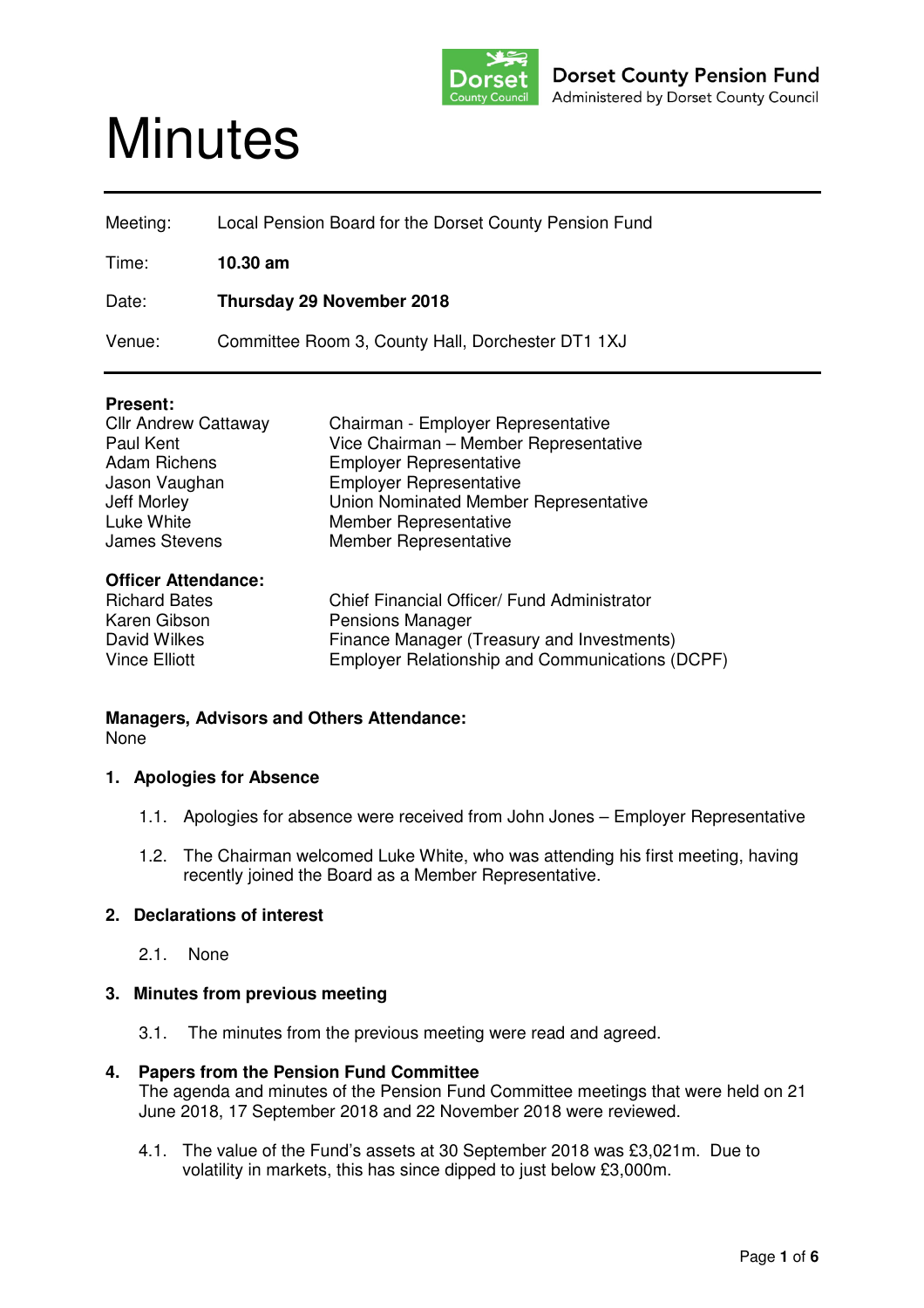- 4.2. The Fund returned 6.2% over the financial year to 30 September 2018, which is in line with its strategic benchmark.
- 4.3. In addition to the full triennial assessment, Barnett Waddingham, the Fund Actuary, have been asked to carry out indicative updates on the funding position on a quarterly basis. This aims to provide a better indication of the Fund's position between triennial valuations.
- 4.4. The current projection of the funding level as at 30 September 2018 is 92.9% (90.1% at 30 June 2018) and the average required employer contribution would be 20.2% of payroll (22.2% at 30 June 2018).
- 4.5. Contribution rates for 2020-21 onwards will be set at the next valuation (2019). However, the period between valuations may be changing from every three to every four years to bring it in line with other public sector schemes.

An Employer Representative asked whether this change meant that the 2019 valuation would be for one year. The Pensions Manger said that it is her understanding that the change would happen but it has been suggested that as a funded scheme, the LGPS will need a regulatory change to allow an interim contribution review for some or all employers, where deemed necessary. The Fund Administrator added that it can't be confirmed at present, but a meeting is scheduled with the Actuary.

- 4.6. The Brunel Pension Partnership (BPP) went live in April 2018. The Fund's UK passive equities portfolio and global smart beta equities transitioned to Brunel's management in July 2018. UK active equities would transition by 30 November 2018. In total £900m of investment assets would have moved across by end November 2018.
- 4.7. There had been a detailed review of the original Brunel business case. The original business case assumed that all the new Brunel portfolios would be ready for investment within two years. It has been agreed to extend this transition plan to three years. There has also be an agreement to increase Brunel's budget for 2019- 20, with Dorset's annual contribution going up from £800k to £1m.
- 4.8. The Vice Chairman asked if we are confident that savings would be delivered. The Finance Manager said that the simple answer is yes. Savings from three transitions to date would be approximately £1.3m in a full year (not including transition costs).
- 4.9. The Chairman asked if the Board thought it would be worth Matthew Trebilcock (Client Relationship Director, BPP) coming back to give a presentation. It was agreed that this would be useful.

**Action:** Matthew Trebilcock to be invited to February meeting.

## **5. Pensions Administration Reports**

The LGPS Administration reports provided to the Pension Fund Committee at the meetings held on 21 June 2018, 17 September 2018 and 22 November 2018 were reviewed.

- 5.1. Pensions Administration report 22 November 2018.
	- 5.1.a. Survivor Benefits. Following a successful legal challenge, the Government has decided that all public service pension schemes should provide survivors of registered civil partners or same-sex marriage with benefits that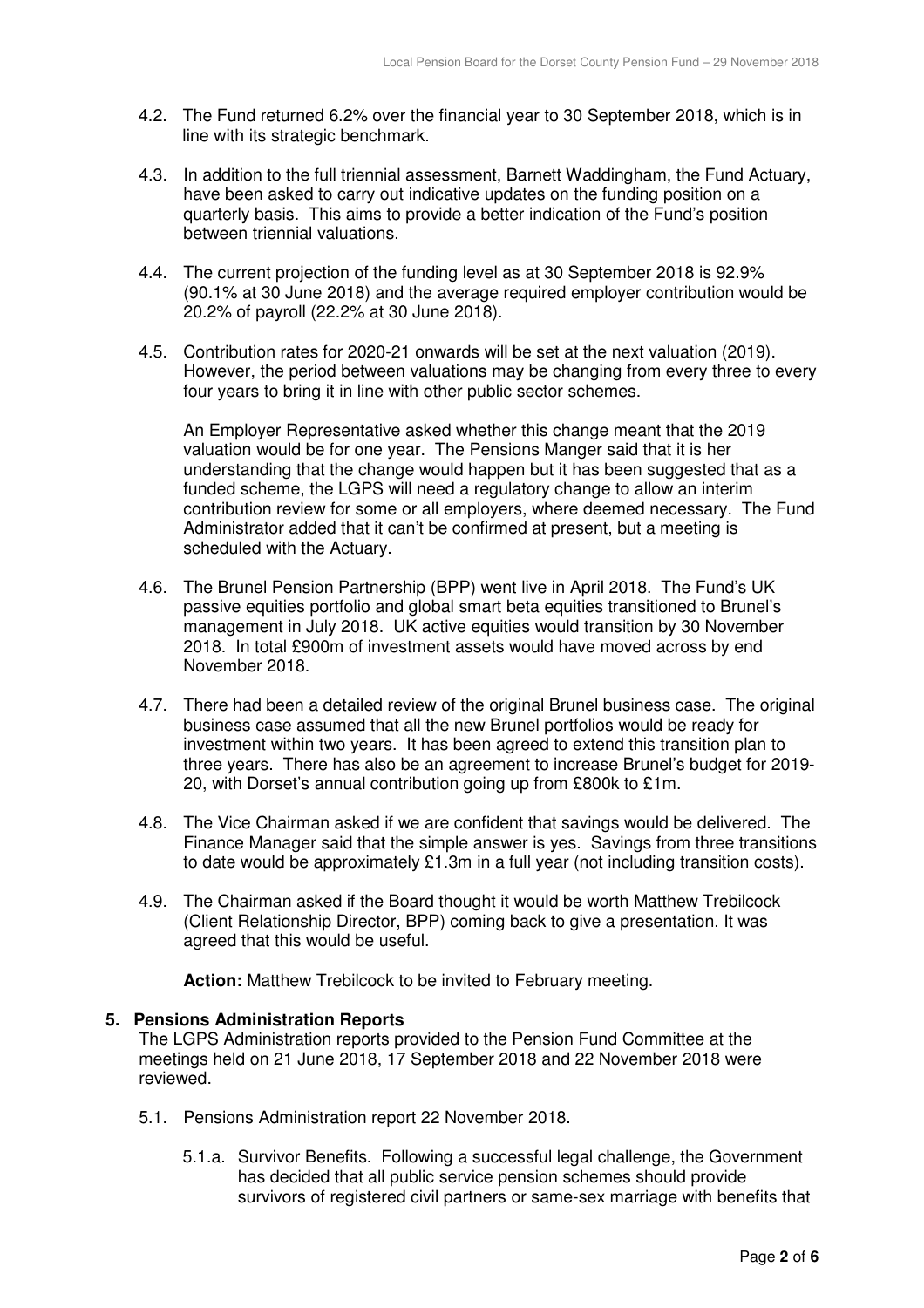replicate those to which a widow of a male member would be due. These changes will be implemented in the LGPS as though they had applied from the date of the civil partnership or same-sex marriage.

Current LGPS regulations provide equal benefits for surviving partners in a civil partnership or same sex marriage of either sex, to those awarded to widowers. However, earlier regulations provided benefits based only on membership back to 1988. This will mean that LGPS administering authorities will need to revisit all awards previously made and pay any additional sums that may be due.

Interestingly there does remain differential treatment between widows and widowers in terms of benefits and this has been held as lawful by the Supreme Court in a long line of cases.

5.1.b. Data Quality and Data Improvement Plan. Following the second year in which Dorset County Pension Fund (DCPF) have commissioned Data Quality Reports, a Data Improvement Plan has been formalised. Copies of the Data Improvement Plan and the 'Common' and 'Scheme Specific' data reports were provided to the Board.

The overall score of tests passed for Common Data held was 99.2%, an improvement over the 2017 rate of 98.8%. The overall score for the Scheme Specific Data was 97.7%, an improvement over the 2017 rate of 92.7%.

The Board confirmed they were all happy with the Data Improvement Plan and the Vice Chairman congratulated the team on the results.

- 5.2. Pensions Administration report 17 September 2018.
	- 5.2.a. Exit Credits. New LGPS Amendment Regulations now require Funds to pay an 'exit credit' to employers if a surplus is identified in a cessation valuation. Previously, any surplus remained with the Fund. There is the potential for these regulations to impact the Fund if large surpluses exist, and these employers cease participating in the Scheme. DCPF asked the Fund Actuary to identify employers with surpluses. Currently there are 11 employers in credit and the amounts of the surplus vary considerably. Further analysis will be done and any concerns or risks addressed.
	- 5.2.b. Annual Benefit Illustrations (ABIs) 2018. Although DCPF met all deadlines, issues with the standard of data provided by one large employer resulted in their ABIs not being issued by the statutory deadline. DCPF are working with this employer, offering support and assistance. There will be a charge issued to the employer to cover the additional work required.
	- 5.2.c. Member Self-Serve (MSS) Facility. Activation keys, which enable members to log onto the new on-line service, have now been issued to 22,702 active scheme members, and 18,577 deferred members. Currently approximately 24% of the membership have successfully registered. 'Going live' initially caused a lot of work for the team, with members having problems logging on, etc., but this has now reduced and the service is generally being well received by members.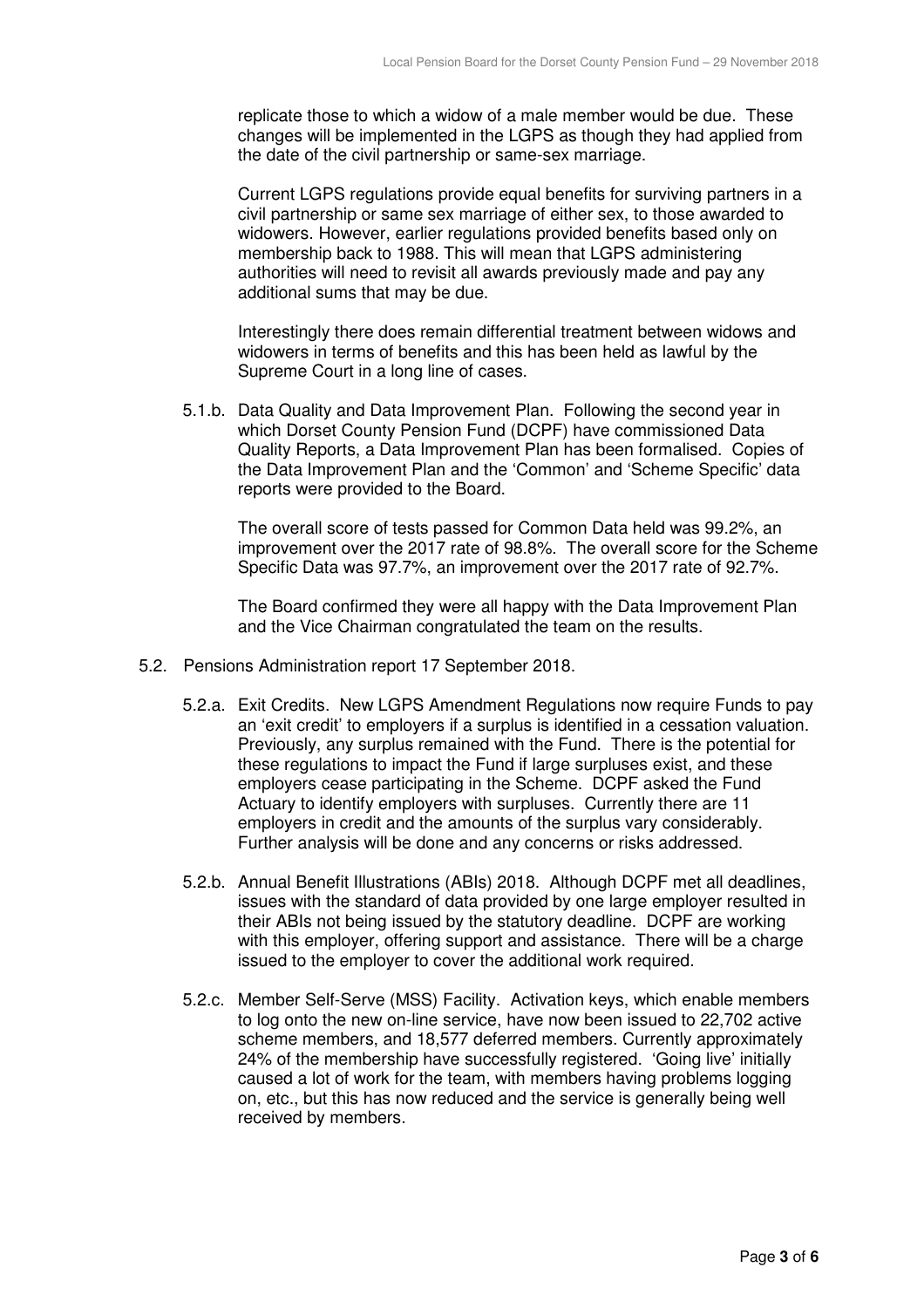- 5.3. Pensions Administration report 21 June 2018.
	- 5.3.a. General Data Protection Regulations (GDPR). As of 25 May 2018 the GDPR came into effect. The new regulations include some significant changes to the previous data protection laws. The Pensions Manager confirmed the Fund met its obligations within the required timescales and is fully compliant with the new regulations.
	- 5.3.b. Overseas Existence Checks. The project is now complete and only 1 pension has been suspended.
	- 5.3.c. LGPS (Amendment) Regulations 2018. These regulations came into force on 14 May 2018. This mostly involved tidying up of existing regulations. One area of note is the intention that all deferred members will now be able to access their pension from age 55 (with a reduction). However, there are still a few issues that need to be resolved where deferred members have protections.

## **6. Governance Compliance Update, October 2018**

The report provided by Allenbridge was reviewed.

- 6.1. Having reviewed the business and minutes of Committee and Board meetings, Allenbridge were satisfied that governance standards are being maintained and improved. The Fund Administrator added that governance is taken seriously at Committee and Board meetings.
- 6.2. The report stated that the Pension Board has been operating effectively and in line with its responsibilities, but has suffered problems with meeting dates even on the basis of two meetings per year. Conversely there is pressure from the Pensions Regulator for more frequent meetings.

The Pensions Manager suggested that the number of Board meetings should be increased, suggesting that one should primarily focus on Board training. The Chairman supported this and asked if Board Members could meet four times a year. All were in support in principle.

**Action:** Four Board meetings to be booked in 2019.

- 6.3. The issue was raised regarding the move to two Unitaries and possible changes to Board membership. Membership will be reviewed and discussed at the February Board meeting when more details are known.
- 6.4. A question was raised regarding the possibility of substitutes attending Board meetings. The Terms of Reference do not allow this. As it had been a few years since issued, it was suggested that the Terms of Reference should be reviewed.

**Action:** Terms of Reference to be added to agenda for next meeting.,

6.5. In respect of Board training, sessions delivered by Investment Managers or the Pensions Regulator (TPR) could prove useful. TPR will be at the Annual Employers Meeting in January. Board members are welcome to attend.

**Action:** Date of Employers Meeting to be circulated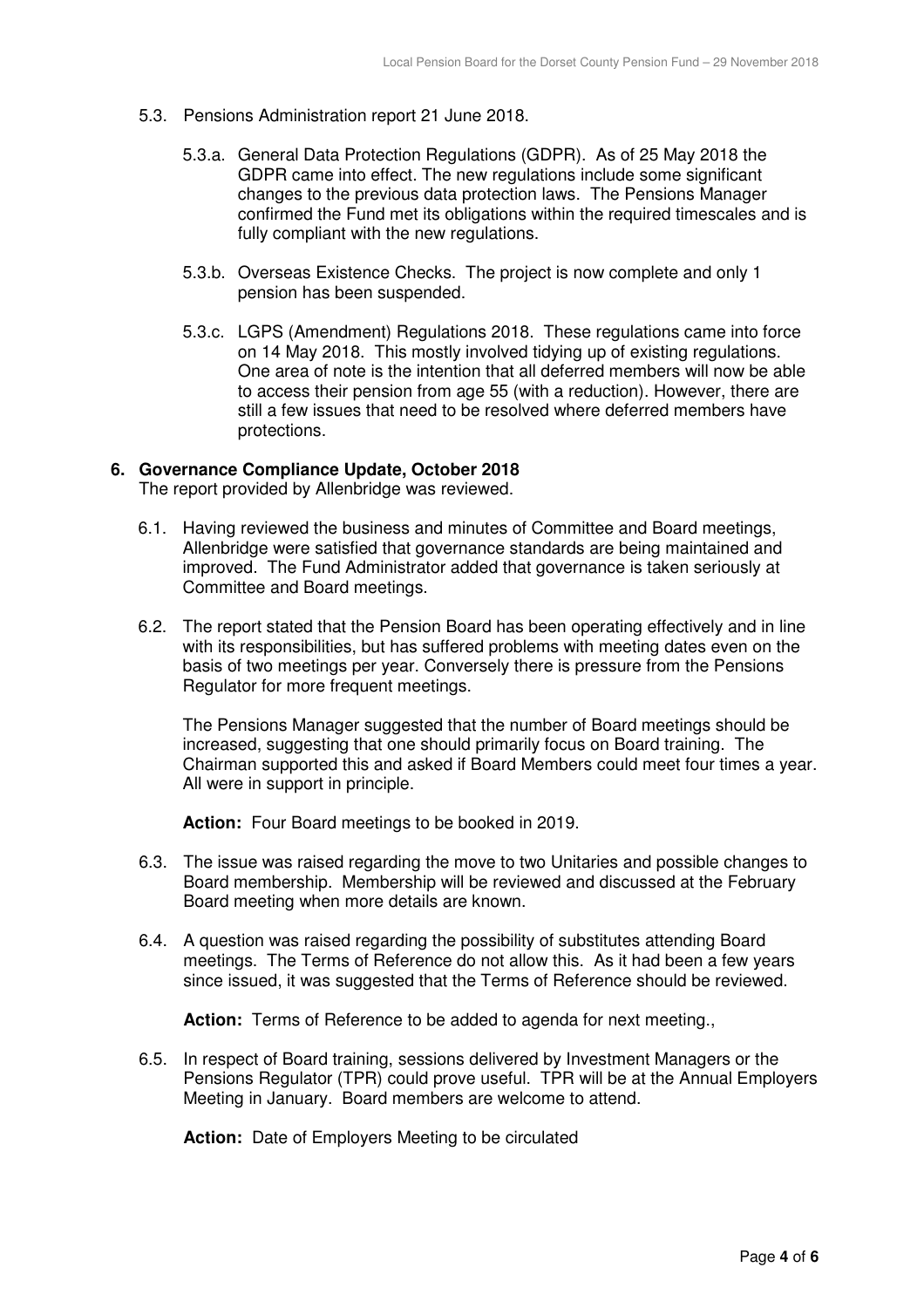# **7. GMP & Contracted Out Reconciliation Update**

- 7.1. There is good news in that all queries have been raised where reconciliation is applicable and we await final responses from HMRC. These should be received by April 2019 and are being worked on as they are returned.
- 7.2. As from April 2019 a second project will commence to identify any pensions in payment that may need to be revised. This is quite a sizeable task and could result in pensions in payment being reduced. The South West Pension Officers Group have written to the Scheme Advisory Board (SAB) to question stance on recovering amounts and for guidance on ways to deal with this.
- 7.3. Final amounts on over and under payments are not yet available, but will be brought to a future meeting.

## **8. The Dorset County Pension Fund Administration and Governance Risk Register**  The Board reviewed the Risk Register.

8.1. The Pensions Manager explained that the subject of accommodation is to be added to the register. Currently the Pensions office is not secure and can be accessed by all DCC staff, particularly those using the meeting room within the office. Confidential and sensitive information relating to matters such as Local Government Reorganisation and redundancies are being worked on by Pensions staff, and could possibly be viewed by other staff passing through the office.

The Pensions Manager is currently liaising with DCC to make the meeting room in Pensions private and to look at the matter of restricting staff access to the office.

8.2. An Employee Representative suggested some additions to risk CO2 (Secure management and handling of confidential and /or personal information). These included reviews to access control of physical and digital data and regular data audits (i.e. where is it held, and in what format?). It was agreed that further details would be provided to the Pensions Manager following the meeting.

# **9. Employer Contributions Update**

The Finance Manager gave an update on late contribution payments by employers,

- 9.1. The Finance Manager explained that he had not given the Board figures in advance as these may change on a day-to-day basis. The Board agreed that they were happy with receiving the data on the day.
- 9.2. Currently only one employer has outstanding contributions. This is a known issue and the Fund is in discussion with the employer regarding measures to recover the amount.

The Pensions Manager is currently looking at whether this needs to be reported to TPR. More background is needed to decide if the breach is of material significance to the regulator. A meeting is scheduled with the employer, and if required, it will be reported before the end of December.

9.3. Three employers were a few days late in paying. The Finance Manager will look at the pattern of payment for these employers to see if this is a regular occurrence.